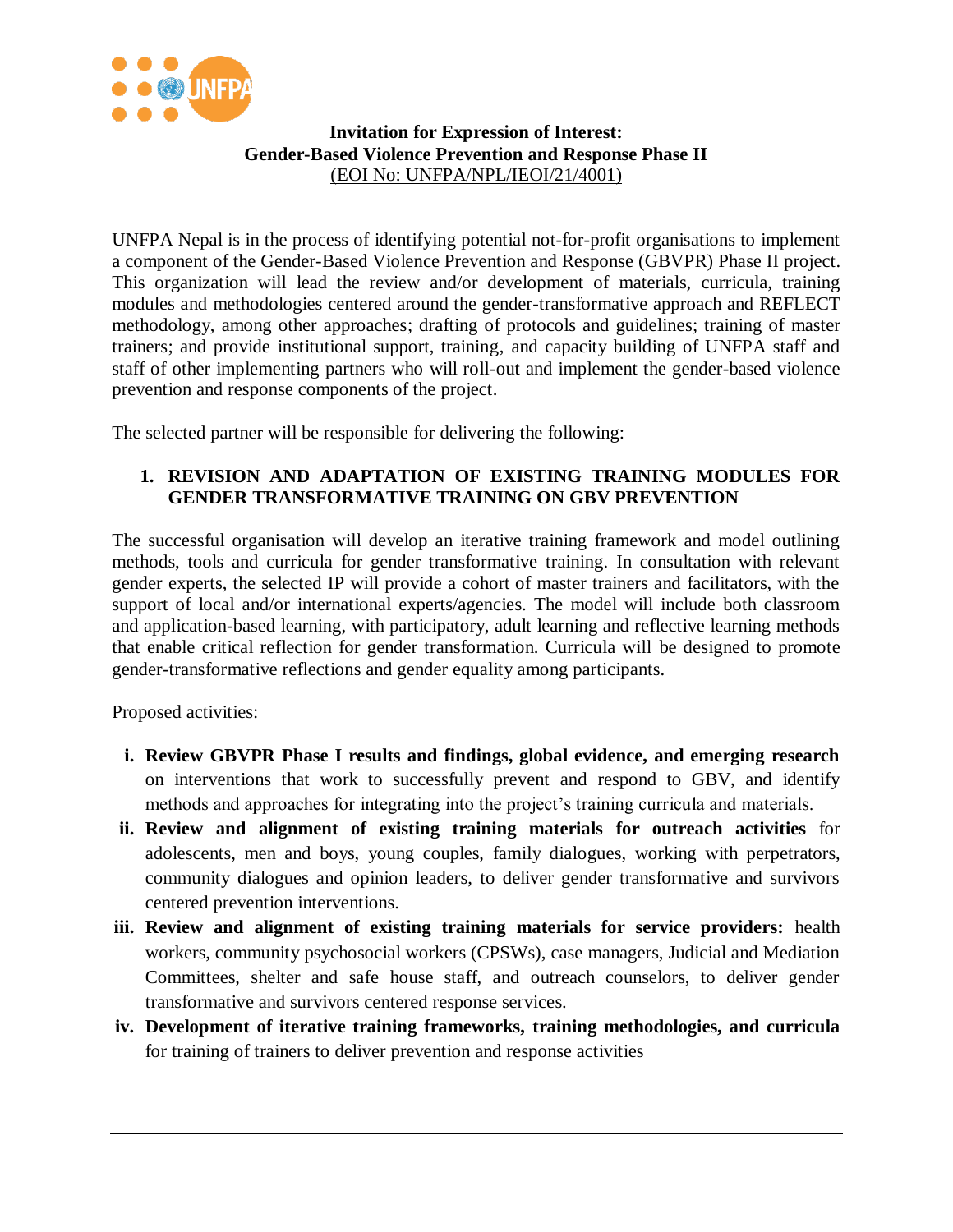

## **2. TRAINING OF MASTER TRAINERS**

The selected organization will develop a pool of mixed gender facilitators for transforming attitudes, beliefs, and norms. This training will build on current subject-specific training for facilitators and will complement and strengthen existing subject-specific training on, for instance, safe house staff to deliver quality services that meet international standards or health workers' training on clinical protocols on managing GBV. A pool of Master Trainers will be engaged in the development and application of the course. After training of trainers, the selected organisation will provide quality assurance and mentor the Master Trainers in conjunction with local partners implementing the prevention and response activities. The Master Trainers will be responsible for training service providers, such as CPSWs, case managers, health workers, counselors, shelter coordinators, and management and supervisory staff of the different service providers, such as hospital superintendents. They will also help build the capacities of the community-based facilitators to conduct outreach programmes with community groups.

The iterative training process will include an assessment of the impact of facilitation at the local level, reviewing whether the facilitation is leading to reflection among participants and if the reflection is leading to changes in attitudes, the kinds of changes that are perceptible, and opportunities for improvement. Such assessments will be conducted by Master Trainers during their on-site mentoring, where they will engage in in-depth discussions on personal changes and successes achieved in transforming social norms among target groups over a period of six to eight months. These assessments will also be validated by a third party assessment through operational research conducted by an independent partner. This data will be collated to analyze and assess what is working and what is not – thereby contributing to the global evidence base.

Proposed activities:

- i. **Technical assistance to local governments** for selection and iterative training and mentoring of community mediators and members of the Judicial Committee on GTAs.
- ii. **Conducting training of Master Trainers** on the gender-transformative approach towards changing beliefs, attitudes and norms and training of community facilitators in participatory methods for reflection among individuals and in group education.
- iii. **Ongoing quality assurance, mentoring and periodic refresher courses**, engagements and dialogues with trainers, UNFPA staff and Implementing Partner staff, to maintain consistency and quality of interventions and delivery.
- iv. **Coordination and close engagement with the operational research team** to ensure a smooth and collaborative approach to ongoing assessments of project activities, the efficacy of training materials, curricula and approaches.